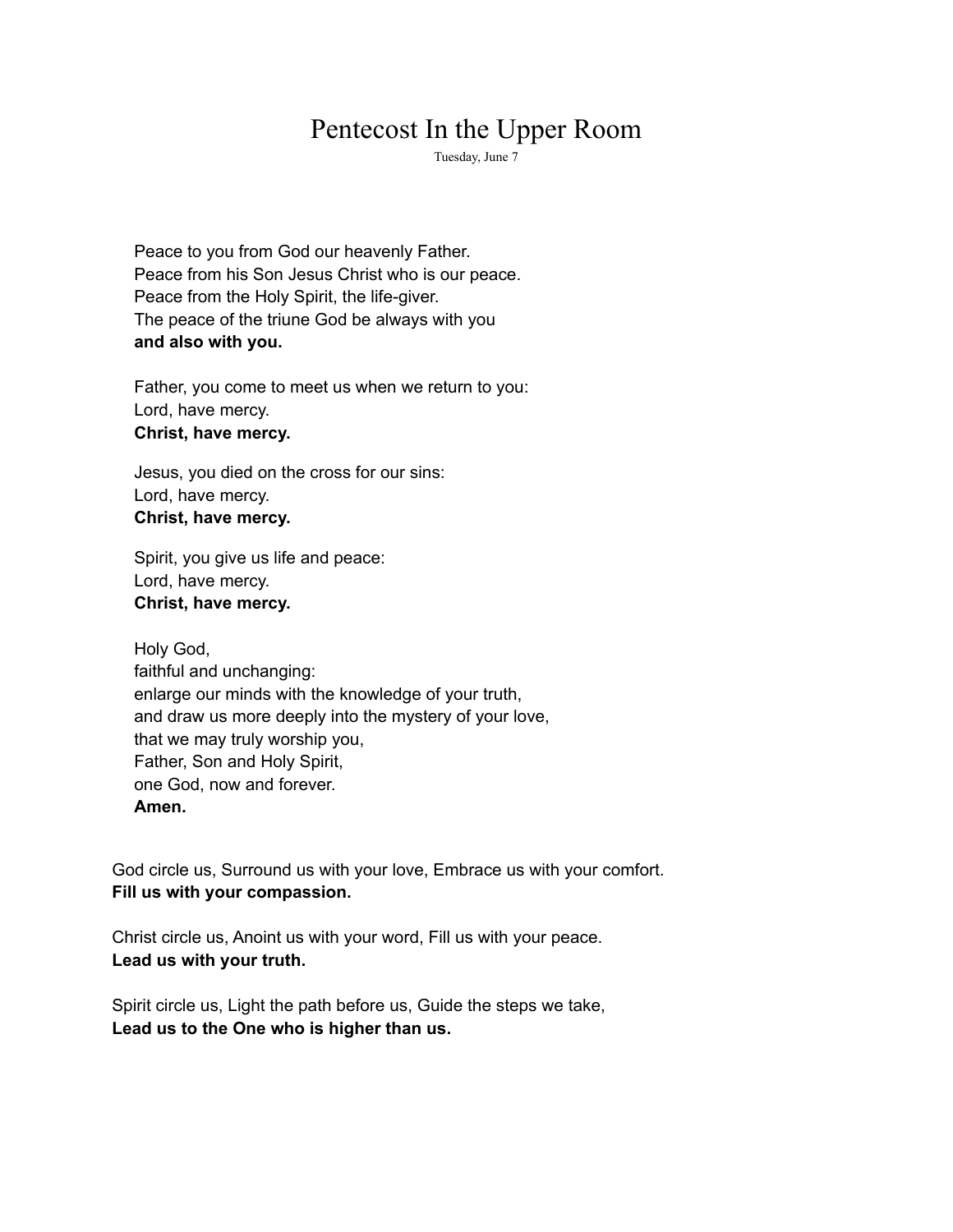Holy, holy, holy is the Lord of hosts; **The whole earth is full of his glory.**

Holy, holy, holy is the Lord God Almighty **Who was and who is and who is to come.**

Give unto the Lord glory and strength; **Give unto the Lord the glory due His name.**

The whole earth is full of his glory. The Lord shall give strength to his people; **the Lord shall give his people the blessing of peace.**

Holy, holy, holy is the Lord of hosts: **the whole earth is full of his glory.**

Holy, holy, holy is the Lord God Almighty **Who was and who is and who is to come.**

Holy Spirit, Creator, who in the beginning moved on the face of the waters, and through your breath all things came to life, and without you every living creature dies and returns to nothingness.

#### **Come, Holy Spirit, and enter into us!**

Holy Spirit, counselor, by your inspiration men of God and prophets of old spoke and acted, you clothed them with your power that they might bear witness to your word:

# **Come, Holy Spirit, and enter into us!**

Holy Spirit, you are the power that overshadowed the virgin Mary, that she might become the mother of the Son of God; you prepared a perfect dwelling place for him.

#### **Come, Holy Spirit, and enter into us!**

Holy Spirit, Consecrator, by your action Jesus grew in wisdom and in grace, you descended upon him in the form of a dove on the day of his baptism, that he might be set apart and armed with power as a faithful witness of the Father.

# **Come, Holy Spirit, and enter into us!**

Holy Spirit, Eternal God, through you Christ our High Priest offered himself up as a blameless victim that we might be delivered from the powers of death to serve the living God.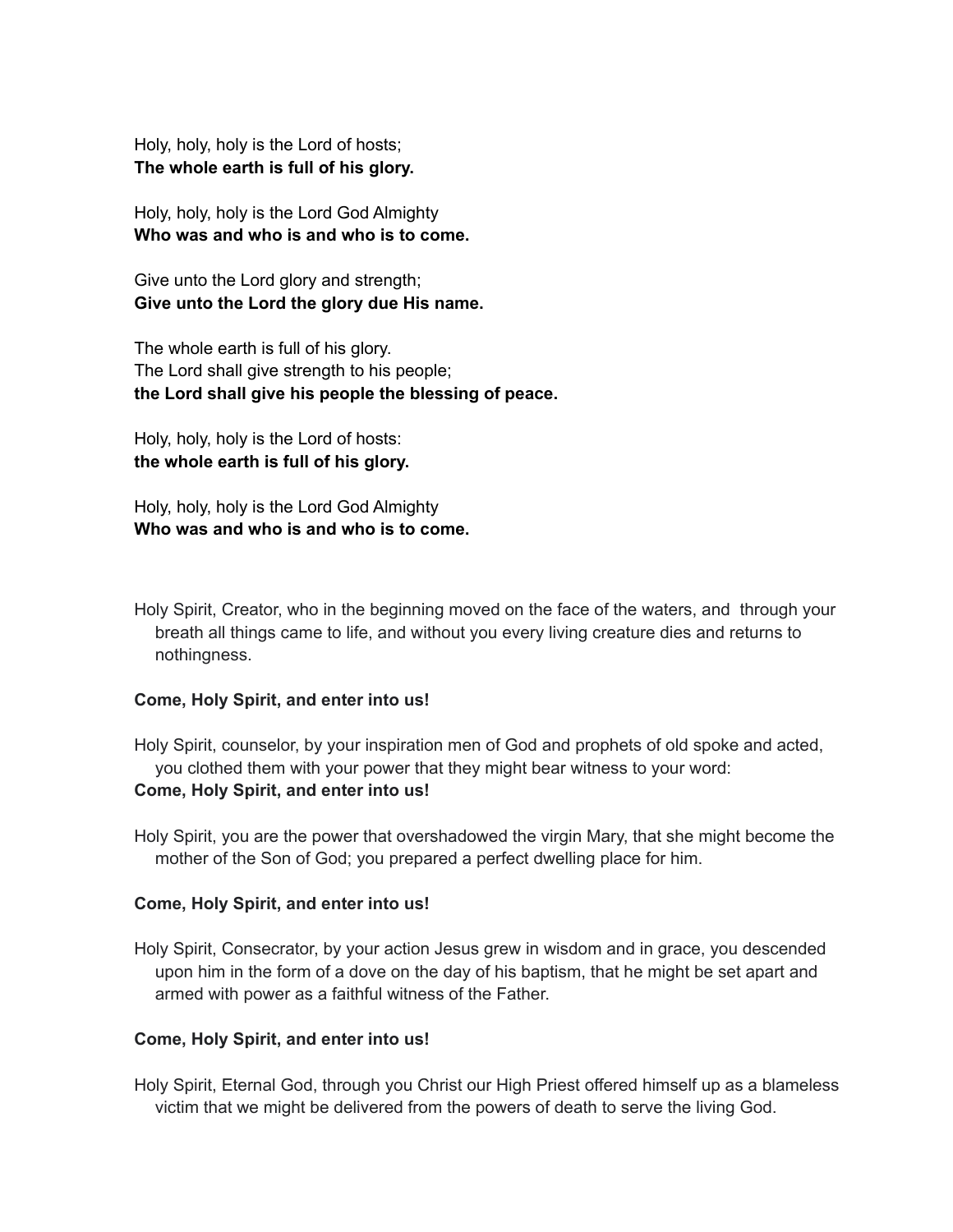### **Come, Holy Spirit, and enter into us!**

Holy Spirit, Defender, you descended upon the apostles in the form of tongues of fire, and spoke through them as they bore witness to Christ and his resurrection, before kings and all nations.

#### **Come, Holy Spirit, and enter into us!**

Holy Spirit, Comforter, through you we are born as children of God, you make us living temples of your presence, and intercede within us with words that cannot be uttered.

#### **Come, Holy Spirit, and enter into us!**

Holy Spirit, Giver of Life, by whom the whole body of the church is animated, guided, and sanctified, you dwell in all its members to give eternal life one day to our mortal bodies.

#### **Come, Holy Spirit, and enter into us!**

**Our Father, who art in heaven, hallowed be thy name; thy kingdom come; thy will be done on earth as it is in heaven. Give us this day our daily bread; and forgive us our trespasses as we forgive those who trespass against us; and lead us not into temptation, but deliver us from evil, For Thine is the Kingdom and the power and the glory forever. Amen.**

The risen Christ is here in the midst of us. **We bring our prayers to him as Lord of the Church.**

For the Church universal, and for this congregation, as we remember your promise that when two or three are gathered in your name you are there in the midst of them, **Lord, receive our thanks and prayer.**

For this place, that we may be still and know that you are God, **Lord, receive our thanks and prayer.**

For the fulfilling of our desires and petitions as you see best for us, **Lord, receive our thanks and prayer.**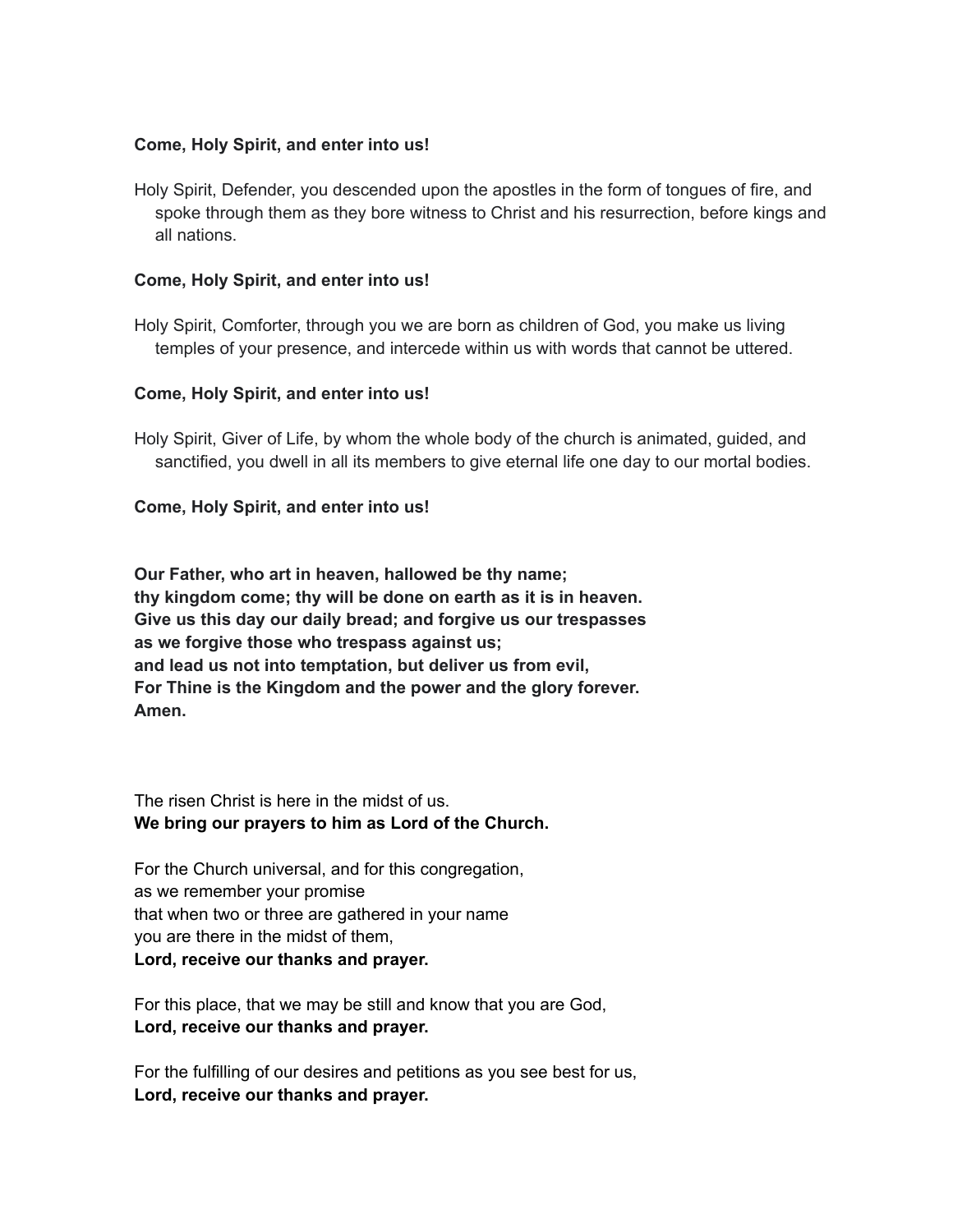For your blessings in the past and for a vision of hope for the future, **Lord, receive our thanks and prayer.**

For the gift of the Holy Spirit and new life in baptism, **Lord, receive our thanks and prayer.**

For the pardon of our sins when we fall short of your glory, **Lord, receive our thanks and prayer.**

For a foretaste of your eternal kingdom in the sacrament of the eucharist, **Lord, receive our thanks and prayer.**

For the faith of those who have gone before us and for grace to persevere like them, **Lord, receive our thanks and prayer.**

O living God, come and make our souls temples of your Spirit!

# **Sanctify us, O Lord!**

Baptize your whole church with fire, that the divisions soon may cease and that it may stand before the world as a pillar and support of your truth.

# **Sanctify us, O Lord!**

Grant us all the fruits of your Holy Spirit; brotherly love, joy, peace, patience, good will, and faithfulness.

# **Sanctify us, O Lord!**

May your Holy Spirit speak by the voice of your servants, here and everywhere, as they preach your word.

# **Sanctify us, O Lord!**

Send your Holy Spirit, the comforter, to all who face adversity, or who are the victims of mankind's wickedness.